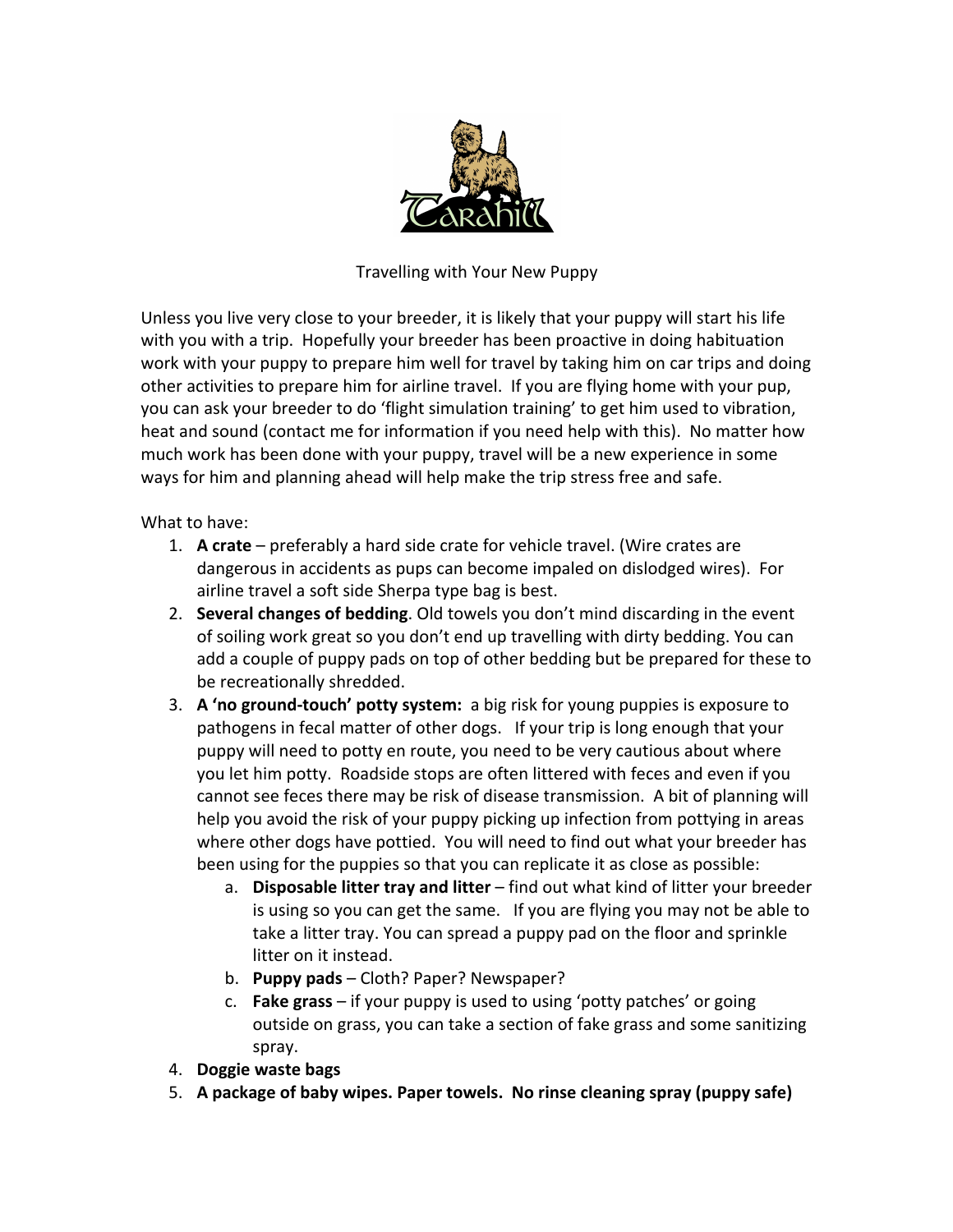- 6. A small tug toy or stuffie, a bully stick, stuffed Kong to keep the puppy entertained in airports or hotels
- 7. **A food / water bowl** collapsible bowls work great if your packing space is limited.
- 8. **A leash** at this age and weight a very light leash is best. Cat leashes are about the right weight for small and medium puppies.
- 9. **A collar** –
- 10. A small spray bottle of pet cleanser for floors (Nature's Miracle, EZ Clean etc) is a good idea if you are spending time in hotels en route.
- 11. A package of small soft treats or string cheese
- 12. Lavender essential oil a drop or two on the puppies bedding in the crate, Sherpa bag etc. helps calm the puppy.
- 13. **This sound track** or a similar one with classical music on your ipod / smart phone: https://www.youtube.com/watch?v=oIMiZA1PGKE&t=33296s

## **Tips for vehicle travel**

- 1. A well-secured solid crate is safest for everyone so that the puppy does not become a projectile in the event of a sudden stop or accident.
- 2. Plan on stops for potty breaks approximately every three hours more frequently if your puppy seems to need it (fussing, soiling his bedding).
- 3. Avoid using vehicle rest stops to potty the puppy these are often heavily used and heavily contaminated by dog feces as many people do not pick up after their dog. These locations are HIGH RISK for acquisition of parasites and bacteria. Avoid letting the puppy potty in long grass as this posses a risk for tick acquisition and the puppies are too young for tick medicine. If at all possible set up your 'no ground touch' potty area in a safe place, preferably on tarmac where the attraction of vegetation and smells will be minimized and see if you can get him to use it. If he won't go, try again in an hour.
- 4. If staying in hotels, set up the potty area in a corner of the room near the pups crate and show him where it is. Keep a close eye for accidents as potty training often takes a step back in unfamiliar settings. Be ready to quickly pick the puppy up and transfer him to the potty area if he looks like he needs to go. At night, be sure to put him in his crate. He will likely need a potty break in the middle of the night  $-$  if you hear some fussing, get him out of the crate, set him in the potty box and then back in the crate when done.
- 5. Use the calming sound track and a few drops of lavender at night when you close up the crate.

## **Tips for plane travel**

1. Again, it is best to **avoid using airport pet rest areas** as these are more heavily contaminated. Before boarding the plane take the puppy to a washroom. Lay down you 'no ground touch' potty system and encourage the puppy to go. Try to